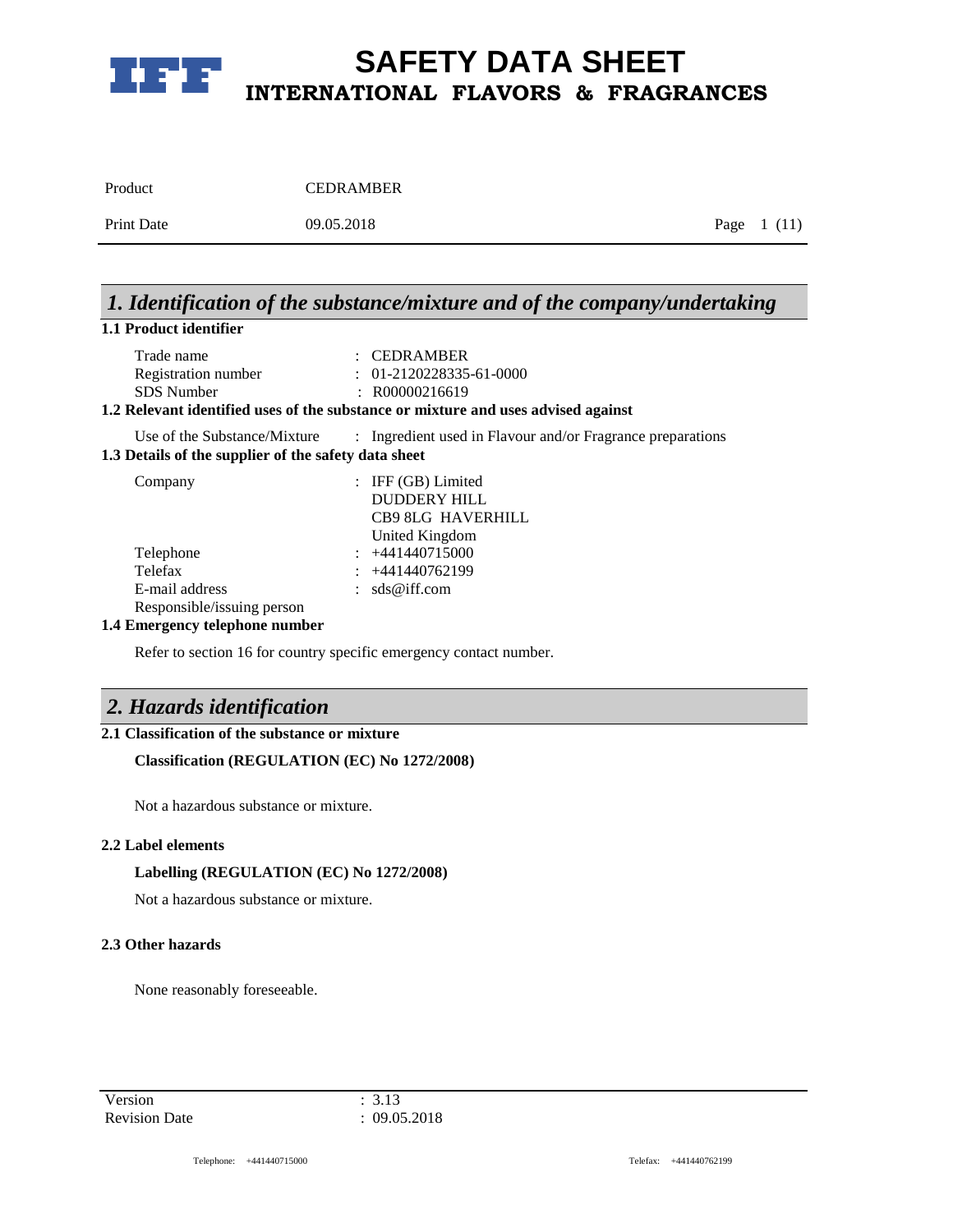

| Product           | <b>CEDRAMBER</b> |              |
|-------------------|------------------|--------------|
| <b>Print Date</b> | 09.05.2018       | Page $2(11)$ |

# *3. Composition/information on ingredients*

### **3.1 Substances**

| Chemical name of the substance | : $[3R-(3\alpha,3\alpha\beta,6\alpha,7\beta,8\alpha\alpha)]$ -octahydro-6-methoxy-3,6,8,8-tetramethyl-<br>1H-3a,7-methanoazulene |
|--------------------------------|----------------------------------------------------------------------------------------------------------------------------------|
| Chemical characterization      | : aliphatic ethers                                                                                                               |
| Molecular formula              | $\therefore$ C16H28O                                                                                                             |
| Molecular weight               | : $236,40 \text{ g/mol}$                                                                                                         |
| CAS-No.                        | $: 67874 - 81 - 1$                                                                                                               |
| EINECS-No.                     | $: 267-510-5$                                                                                                                    |
| <b>REACH No.</b>               | $: 01-2120228335-61-0000$                                                                                                        |
|                                |                                                                                                                                  |

Remarks : the second state  $\mathbb{R}^n$  is the second state  $\mathbb{R}^n$  is the second state  $\mathbb{R}^n$  is the second state  $\mathbb{R}^n$  is the second state  $\mathbb{R}^n$  is the second state  $\mathbb{R}^n$  is the second state  $\mathbb{R}^n$ For the full text of the H-Statements mentioned in this Section, see Section 16. **3.2 Mixtures**

Not applicable, product is a substance.

| 4. First aid measures                                           |                                                                                                                                                                                                                                       |
|-----------------------------------------------------------------|---------------------------------------------------------------------------------------------------------------------------------------------------------------------------------------------------------------------------------------|
| 4.1 Description of first aid measures                           |                                                                                                                                                                                                                                       |
| General advice                                                  | Take Hazard and Precautionary phrases (section 2) into account.<br>÷                                                                                                                                                                  |
| If inhaled                                                      | Remove from exposure site to fresh air and keep at rest. If victim is<br>$\ddot{\cdot}$<br>unconscious, remove foreign bodies from the mouth. If victim has<br>stopped breathing, give artificial respiration. Obtain medical advice. |
| In case of skin contact                                         | : Remove contaminated clothes. Wash thoroughly with water (and<br>soap). Contact physician if symptoms persist.                                                                                                                       |
| In case of eye contact                                          | : Flush immediately with water for at least 15 minutes. Contact<br>physician if symptoms persist.                                                                                                                                     |
| If swallowed                                                    | Rinse mouth with water and obtain medical advice.<br>$\ddot{\phantom{a}}$                                                                                                                                                             |
| 4.2 Most important symptoms and effects, both acute and delayed |                                                                                                                                                                                                                                       |
| Symptoms                                                        | : No information available.                                                                                                                                                                                                           |
| <b>Risks</b>                                                    | No information available.<br>÷                                                                                                                                                                                                        |
|                                                                 | a e seu se sur le seu seu est entre la                                                                                                                                                                                                |

### **4.3 Indication of any immediate medical attention and special treatment needed**

Version : 3.13 Revision Date : 09.05.2018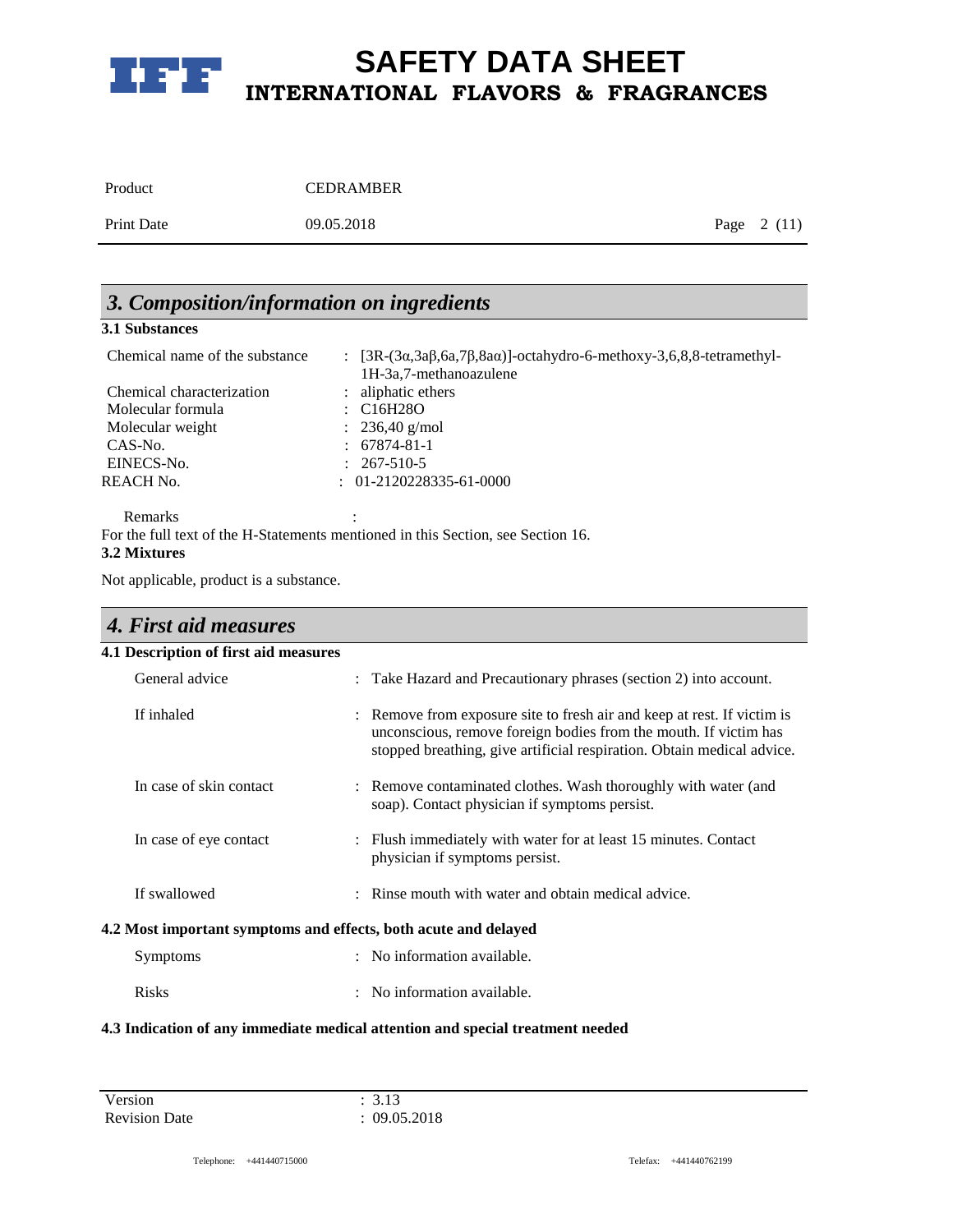

| Product                                                   | <b>CEDRAMBER</b>                                                                                                                                                                                                                                            |               |
|-----------------------------------------------------------|-------------------------------------------------------------------------------------------------------------------------------------------------------------------------------------------------------------------------------------------------------------|---------------|
| <b>Print Date</b>                                         | 09.05.2018                                                                                                                                                                                                                                                  | 3(11)<br>Page |
| Treatment                                                 | : No information available.                                                                                                                                                                                                                                 |               |
| 5. Firefighting measures                                  |                                                                                                                                                                                                                                                             |               |
| 5.1 Extinguishing media                                   |                                                                                                                                                                                                                                                             |               |
| Suitable extinguishing media                              | Carbondioxide, dry chemical, foam.                                                                                                                                                                                                                          |               |
| Unsuitable extinguishing media                            | : Do not use a direct waterjet on burning material.                                                                                                                                                                                                         |               |
| 5.2 Special hazards arising from the substance or mixture |                                                                                                                                                                                                                                                             |               |
| Specific hazards during<br>firefighting                   | : Water may be ineffective.                                                                                                                                                                                                                                 |               |
| 5.3 Advice for firefighters                               |                                                                                                                                                                                                                                                             |               |
| Further information                                       | Standard procedure for chemical fires.                                                                                                                                                                                                                      |               |
| <b>6. Accidental release measures</b>                     |                                                                                                                                                                                                                                                             |               |
|                                                           | 6.1 Personal precautions, protective equipment and emergency procedures                                                                                                                                                                                     |               |
| Personal precautions                                      | Avoid inhalation and contact with skin and eyes. A self-contained<br>breathing apparatus is recommended in case of a major spill.                                                                                                                           |               |
| <b>6.2 Environmental precautions</b>                      |                                                                                                                                                                                                                                                             |               |
| <b>Environmental precautions</b>                          | Keep away from drains, surface- and groundwater and soil.                                                                                                                                                                                                   |               |
| 6.3 Methods and materials for containment and cleaning up |                                                                                                                                                                                                                                                             |               |
| Methods for cleaning up                                   | : Clean up spillage promptly. Remove ignition sources. Provide<br>adequate ventilation. Avoid excessive inhalation of vapours. Gross<br>spillages should be contained by use of sand or inert powder and<br>disposed of according to the local regulations. |               |
| 6.4 Reference to other sections                           |                                                                                                                                                                                                                                                             |               |
|                                                           | Prevent spreading over a wide area (e.g. by containment or oil barriers).                                                                                                                                                                                   |               |
| 7. Handling and storage                                   |                                                                                                                                                                                                                                                             |               |
| 7.1 Precautions for safe handling                         |                                                                                                                                                                                                                                                             |               |
| Advice on safe handling                                   | Avoid excessive inhalation of concentrated vapors. Follow good<br>manufacturing practices for housekeeping and personal hygiene.<br>Wash any exposed skin immediately after any chemical contact,                                                           |               |

Version : 3.13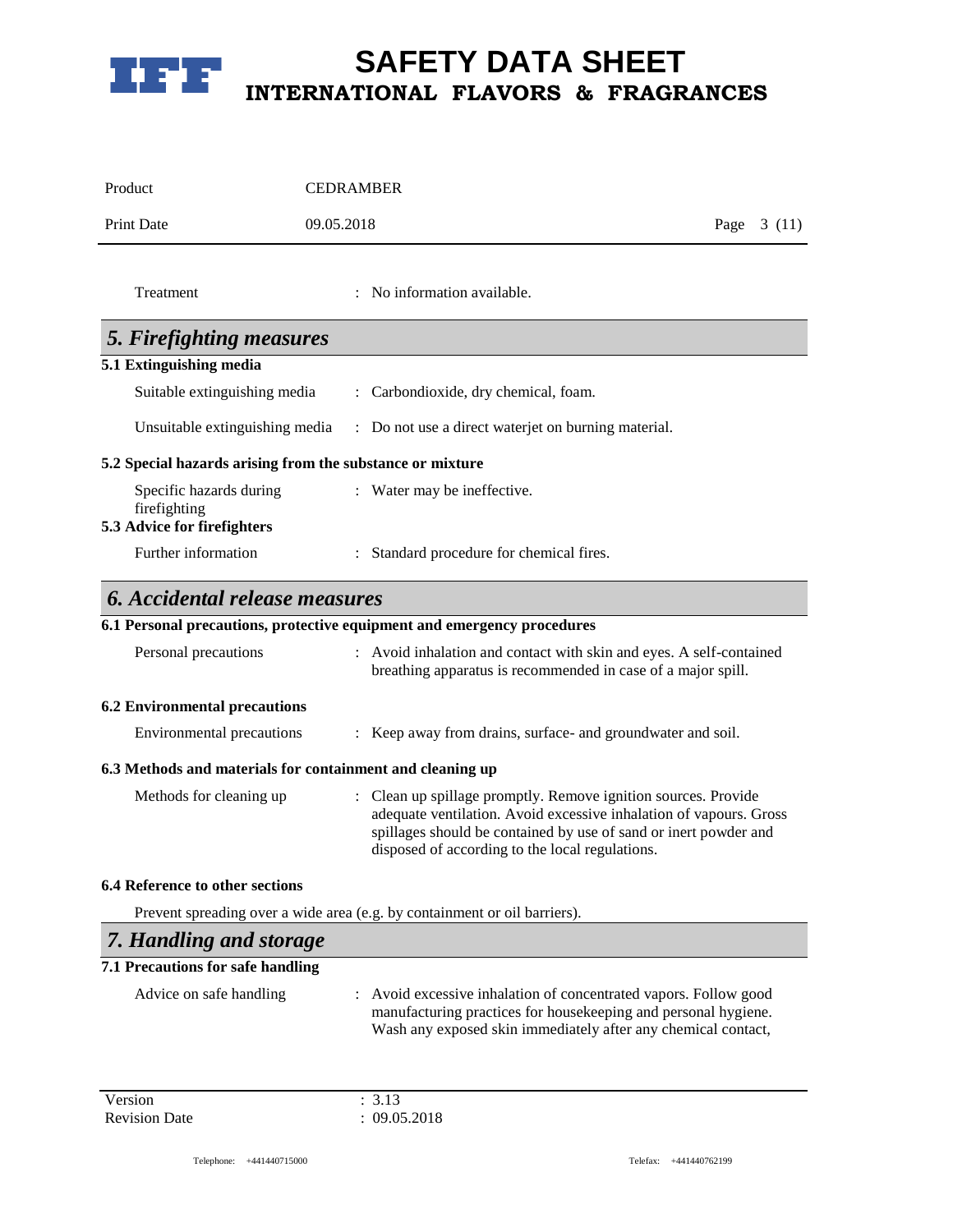

# **SAFETY DATA SHEET INTERNATIONAL FLAVORS & FRAGRANCES**

| Product                                            | <b>CEDRAMBER</b>                                                                                                                                                                                                                                                                                                                                                                                                                                                                                                                                                                                                                                                                                   |               |
|----------------------------------------------------|----------------------------------------------------------------------------------------------------------------------------------------------------------------------------------------------------------------------------------------------------------------------------------------------------------------------------------------------------------------------------------------------------------------------------------------------------------------------------------------------------------------------------------------------------------------------------------------------------------------------------------------------------------------------------------------------------|---------------|
| <b>Print Date</b>                                  | 09.05.2018                                                                                                                                                                                                                                                                                                                                                                                                                                                                                                                                                                                                                                                                                         | Page<br>4(11) |
|                                                    | before breaks and meals, and at the end of each work period.<br>Contaminated clothing and shoes should be thoroughly cleaned<br>before re-use.<br>If appropriate, procedures used during the handling of this material<br>should also be used when cleaning equipment or removing residual<br>chemicals from tanks or other containers, especially when steam or<br>hot water is used, as this may increase vapor concentrations in the<br>workplace air. Where chemicals are openly handled, access should<br>be restricted to properly trained employees.<br>Keep all heated processes at the lowest necessary temperature in<br>order to minimize emissions of volatile chemicals into the air. |               |
| Advice on protection against<br>fire and explosion | : Keep away from ignition sources and naked flame.                                                                                                                                                                                                                                                                                                                                                                                                                                                                                                                                                                                                                                                 |               |
|                                                    | 7.2 Conditions for safe storage, including any incompatibilities                                                                                                                                                                                                                                                                                                                                                                                                                                                                                                                                                                                                                                   |               |
| Requirements for storage areas<br>and containers   | : Store in a cool, dry, ventilated area away from heat sources. Keep<br>containers upright and tightly closed when not in use.                                                                                                                                                                                                                                                                                                                                                                                                                                                                                                                                                                     |               |
| 7.3 Specific end use(s)                            |                                                                                                                                                                                                                                                                                                                                                                                                                                                                                                                                                                                                                                                                                                    |               |

Specific use(s) : No information available.

# *8. Exposure controls/personal protection*

## **8.1 Control parameters**

Contains no substances with occupational exposure limit values.

### **8.2 Exposure controls**

### **Engineering measures**

Where appropriate, use closed systems to transfer and process this material. If appropriate, isolate mixing rooms and other areas where this material is used or openly handled. Maintain these areas under negative air pressure relative to the rest of the plant.

### **Personal protective equipment**

| : Use local exhaust ventilation around open tanks and other open       |
|------------------------------------------------------------------------|
| sources of potential exposures in order to avoid excessive inhalation, |
| including places where this material is openly weighed or measured.    |
| In addition, use general dilution ventilation of the work area to      |
| eliminate or reduce possible worker exposures.                         |
|                                                                        |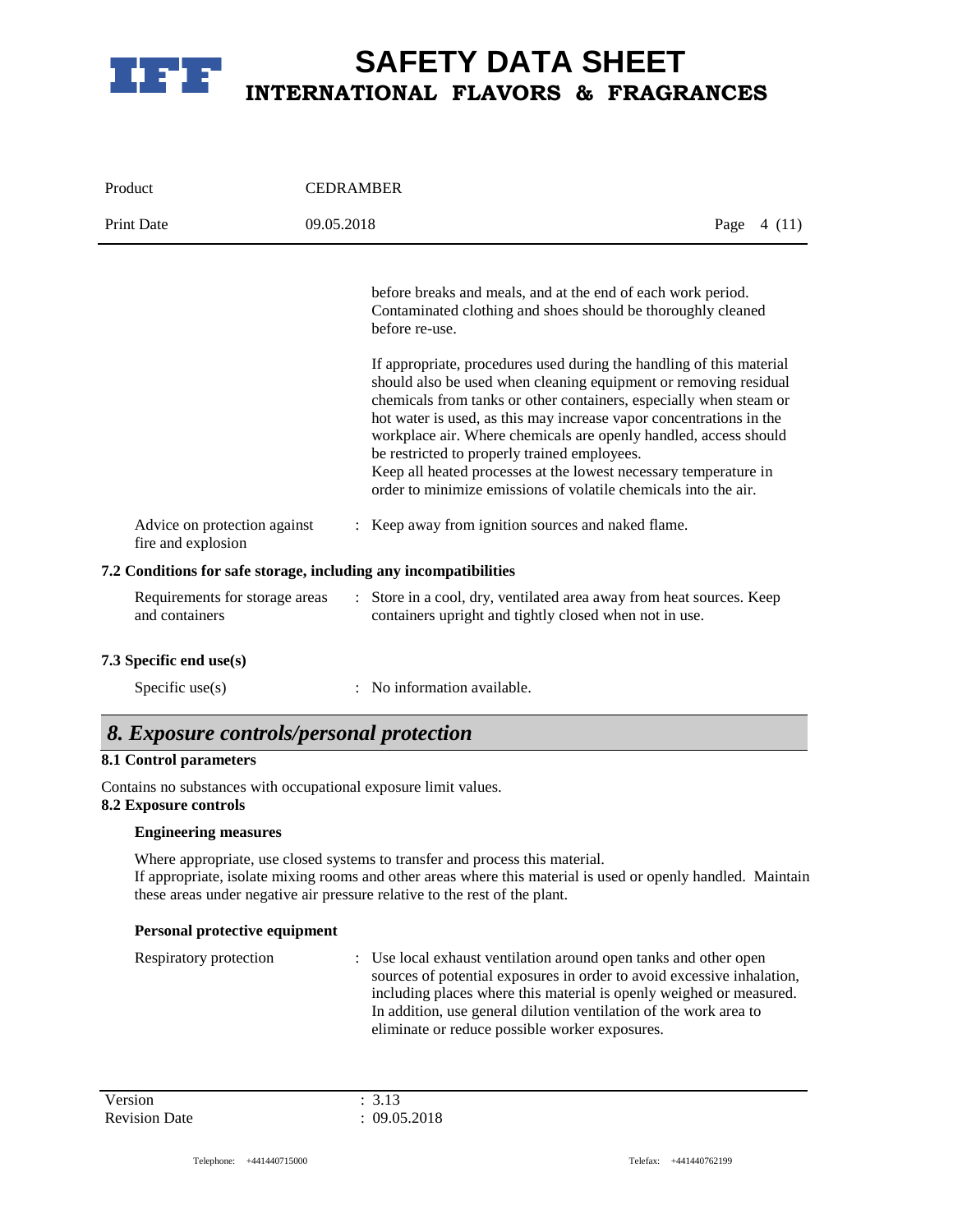

# **SAFETY DATA SHEET INTERNATIONAL FLAVORS & FRAGRANCES**

| Product                                | <b>CEDRAMBER</b>                                                                                                                                                                                                                                                                                                                                                                                                                                                                                                                                                                                                                                                                                                                                                                                                                         |              |
|----------------------------------------|------------------------------------------------------------------------------------------------------------------------------------------------------------------------------------------------------------------------------------------------------------------------------------------------------------------------------------------------------------------------------------------------------------------------------------------------------------------------------------------------------------------------------------------------------------------------------------------------------------------------------------------------------------------------------------------------------------------------------------------------------------------------------------------------------------------------------------------|--------------|
| <b>Print Date</b>                      | 09.05.2018                                                                                                                                                                                                                                                                                                                                                                                                                                                                                                                                                                                                                                                                                                                                                                                                                               | Page $5(11)$ |
|                                        | No respiratory protection is required during normal operations in a<br>workplace where engineering controls such as adequate ventilation,<br>etc. are sufficient.<br>If engineering controls and safe work practices are not sufficient, an<br>approved, properly fitted respirator with organic vapor cartridges or<br>canisters and particulate filters should be used:<br>a) while engineering controls and appropriate safe work practices<br>and/or procedures are being implemented; or<br>b)during short term maintenance procedures when engineering<br>controls are not in normal operation or are not sufficient; or<br>c) if normal operational workplace vapor concentration in the air is<br>increased due to heat;<br>d) during emergencies; or<br>e) if engineering controls and operational practices are not sufficient |              |
| Hand protection                        | to reduce airborne concentrations below an established occupational<br>exposure limit.<br>: Avoid skin contact. Use chemically resistant gloves.                                                                                                                                                                                                                                                                                                                                                                                                                                                                                                                                                                                                                                                                                         |              |
| Eye protection                         | : Use tight-fitting goggles, face shield or safety glasses with side<br>shields if eye contact might occur.                                                                                                                                                                                                                                                                                                                                                                                                                                                                                                                                                                                                                                                                                                                              |              |
| Hygiene measures                       | To the extent deemed appropriate, implement pre-placement and<br>regularly scheduled ascertainment of symptoms and spirometry<br>testing of lung function for workers who are regularly exposed to<br>this material.<br>To the extent deemed appropriate, use an experienced air sampling<br>expert to identify and measure volatile chemicals that could be<br>present in the workplace air to determine potential exposures and to<br>ensure the continuing effectiveness of engineering controls and<br>operational practices to minimize exposure.                                                                                                                                                                                                                                                                                   |              |
| <b>Environmental exposure controls</b> |                                                                                                                                                                                                                                                                                                                                                                                                                                                                                                                                                                                                                                                                                                                                                                                                                                          |              |
| General advice                         | Keep away from drains, surface- and groundwater and soil.                                                                                                                                                                                                                                                                                                                                                                                                                                                                                                                                                                                                                                                                                                                                                                                |              |

# *9. Physical and chemical properties*

# **9.1 Information on basic physical and chemical properties**

Appearance : liquid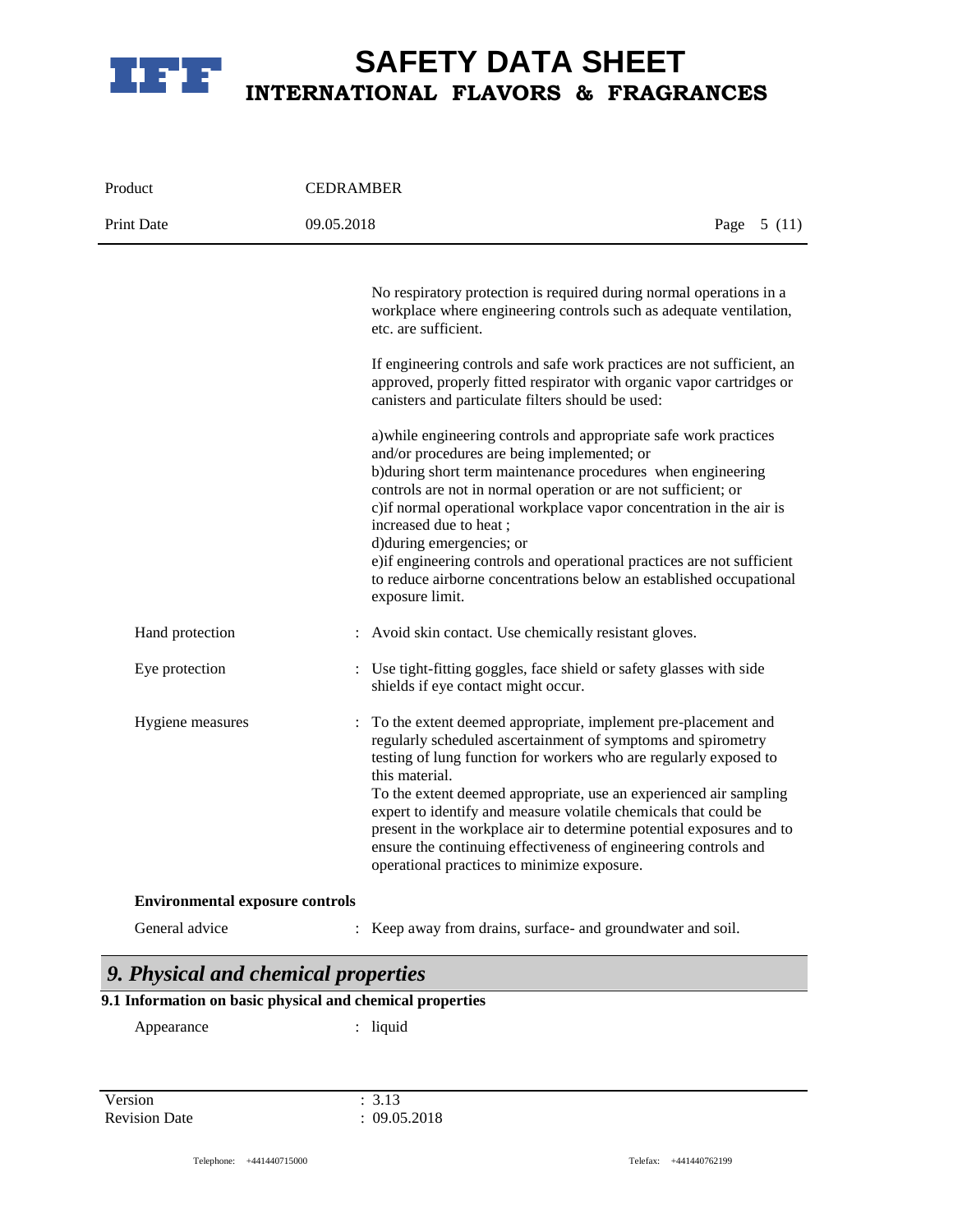

# **SAFETY DATA SHEET INTERNATIONAL FLAVORS & FRAGRANCES**

| Product                            | <b>CEDRAMBER</b>                                          |  |       |
|------------------------------------|-----------------------------------------------------------|--|-------|
| <b>Print Date</b>                  | 09.05.2018                                                |  | 6(11) |
| Colour<br>Odour<br>Odour Threshold | : colorless<br>: conforms to standard<br>: not determined |  |       |

| $: > 94$ °C               |
|---------------------------|
| : not determined          |
| : not determined          |
| : not determined          |
| : not determined          |
| : not determined          |
| : not determined          |
| : not determined          |
| : not determined          |
| $: < 0.01$ hPa Calculated |
| : not determined          |
| : not determined          |
| : $log Pow: > 6,000$      |
| : not determined          |
| : not determined          |
| : not determined          |
| : not determined          |
| : not determined          |
|                           |
|                           |

Refractive index : not determined Relative density : 0,9730 - 0,9790

# *10. Stability and reactivity*

### **10.1 Reactivity**

No hazards to be specially mentioned.

### **10.2 Chemical stability**

Stable under normal conditions.

## **10.3 Possibility of hazardous reactions**

Hazardous reactions : Note: Presents no significant reactivity hazard, by itself or in contact with water. Avoid contact with strong acids, alkali or oxidizing agents.

### **10.4 Conditions to avoid**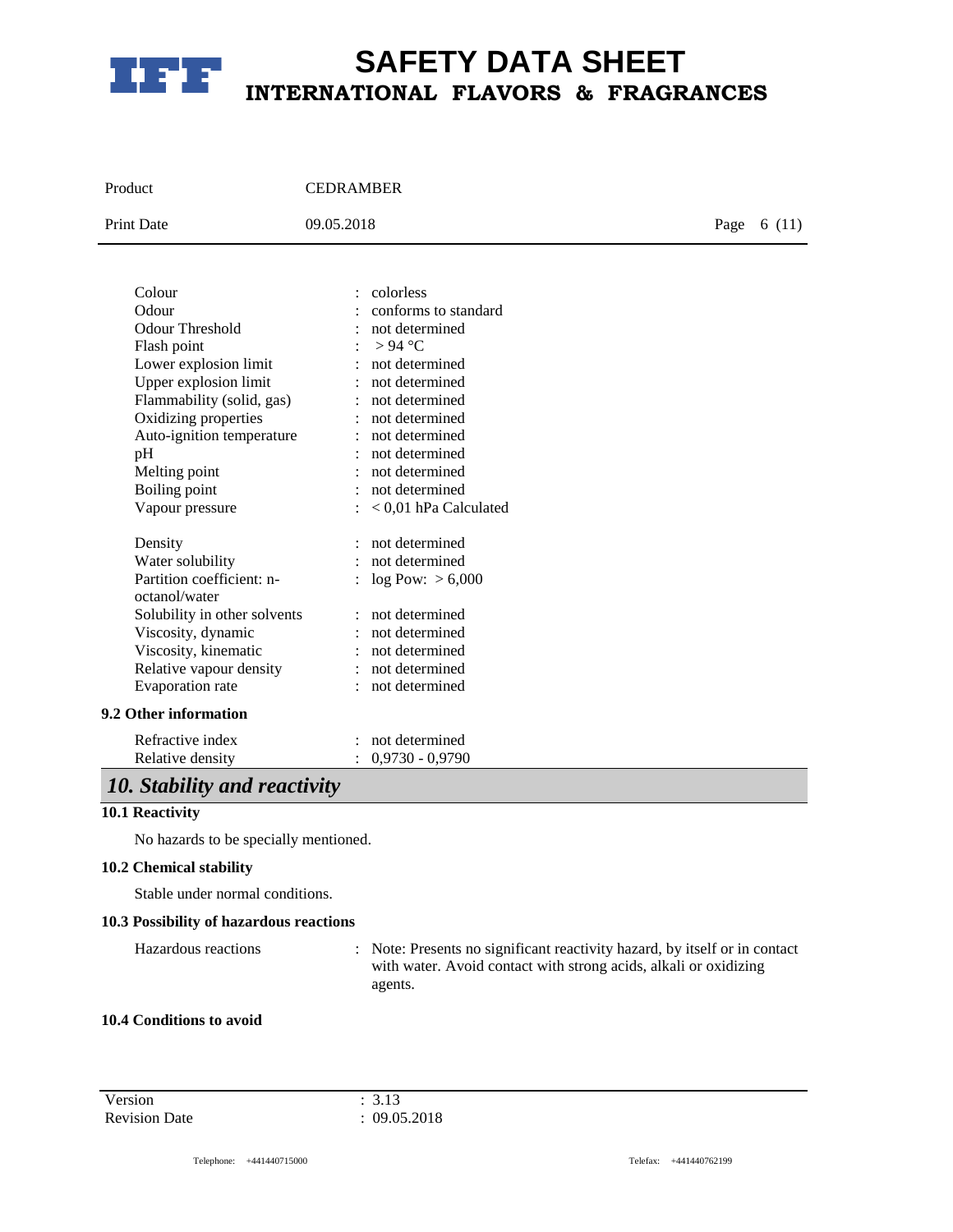

| Product                                   | <b>CEDRAMBER</b>                                                                         |        |  |
|-------------------------------------------|------------------------------------------------------------------------------------------|--------|--|
| <b>Print Date</b>                         | 09.05.2018<br>Page                                                                       | 7 (11) |  |
|                                           |                                                                                          |        |  |
| Conditions to avoid                       | $\therefore$ Direct sources of heat.                                                     |        |  |
| 10.5 Incompatible materials               |                                                                                          |        |  |
| Materials to avoid                        | : Avoid contact with strong acids, alkali or oxidizing agents.                           |        |  |
| 10.6 Hazardous decomposition products     |                                                                                          |        |  |
| Hazardous decomposition<br>products       | : Carbon monoxide and unidentified organic compounds may be<br>formed during combustion. |        |  |
| 11. Toxicological information             |                                                                                          |        |  |
| 11.1 Information on toxicological effects |                                                                                          |        |  |
| <b>Acute toxicity</b>                     |                                                                                          |        |  |

| Acute oral toxicity                                                   |    | : LD50: $>$ 5.000 mg/kg<br>Species: Rat<br><b>Remarks: RIFM</b>                                                                                                                                      |
|-----------------------------------------------------------------------|----|------------------------------------------------------------------------------------------------------------------------------------------------------------------------------------------------------|
| Acute dermal toxicity                                                 |    | : LD50: $> 5.000$ mg/kg<br>Species: Rabbit                                                                                                                                                           |
| <b>Skin corrosion/irritation</b>                                      |    |                                                                                                                                                                                                      |
| Skin irritation<br>Skin irritation                                    |    | : No information available.<br>Species: human<br>Result: No skin irritation<br>Method: closed patch test<br>Exposure time: 48 h<br>Species: Rabbit<br>Result: Skin irritation<br>Exposure time: 24 h |
| Serious eye damage/eye irritation                                     |    |                                                                                                                                                                                                      |
| No information available.<br><b>Respiratory or skin sensitisation</b> |    |                                                                                                                                                                                                      |
| No information available.<br>Sensitisation                            | ÷. | maximisation study<br>Species: human<br>Result: Did not cause sensitisation on laboratory animals.<br>Test substance: 8.0% in petrolatum                                                             |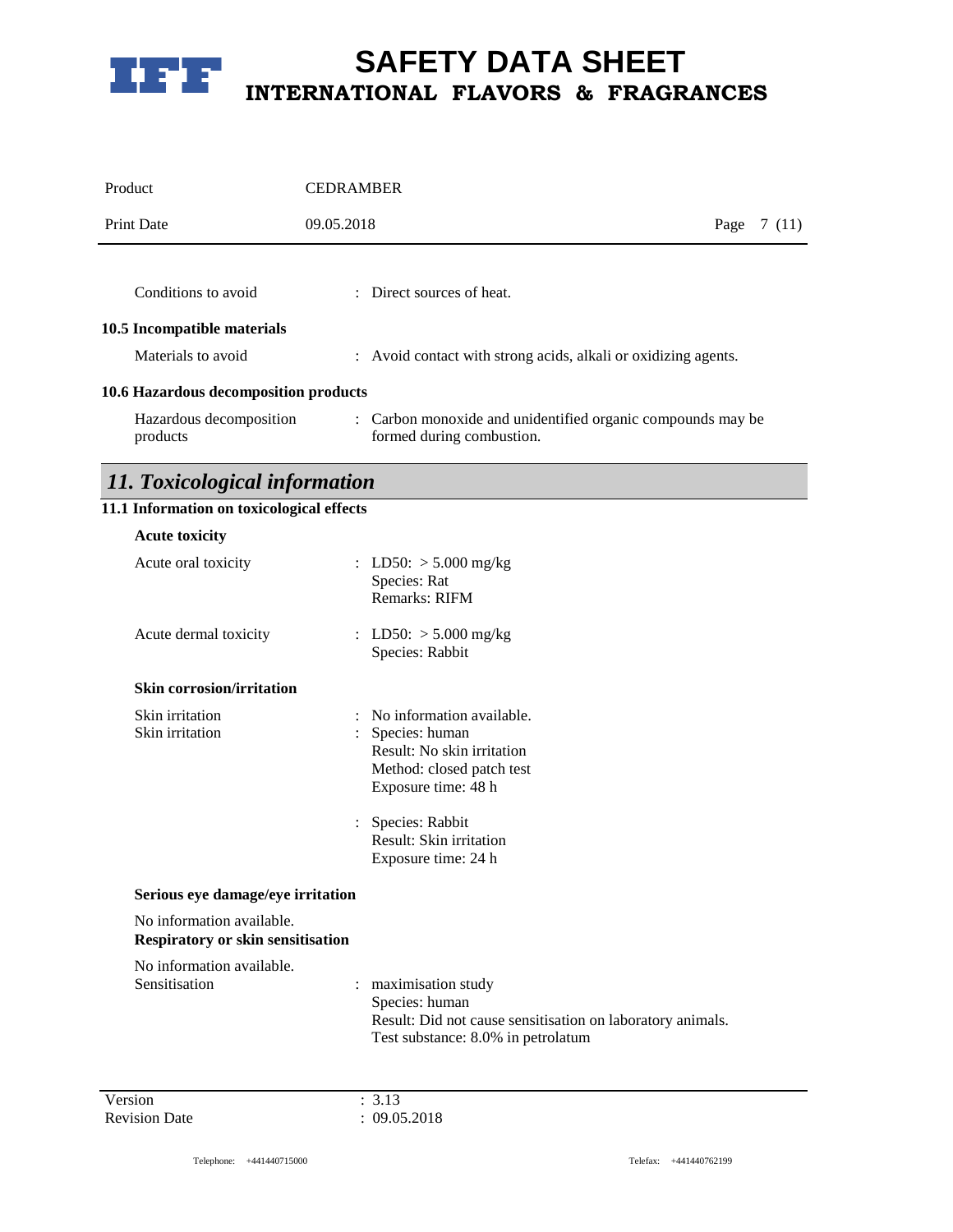

| Product           | <b>CEDRAMBER</b> |              |
|-------------------|------------------|--------------|
| <b>Print Date</b> | 09.05.2018       | Page $8(11)$ |

#### **Germ cell mutagenicity**

No information available. **Carcinogenicity**

No information available. **Reproductive toxicity**

No information available. **Target Organ Systemic Toxicant - Single exposure**

No information available. **Target Organ Systemic Toxicant - Repeated exposure**

No information available. **Aspiration hazard**

No information available.

# *12. Ecological information*

### **12.1 Toxicity**

### **12.2 Persistence and degradability**

No information available.

## **12.3 Bioaccumulative potential**

No information available.

## **12.4 Mobility in soil**

### **12.5 Results of PBT and vPvB assessment**

This substance/mixture contains no components considered to be either persistent, bioaccumulative and toxic (PBT), or very persistent and very bioaccumulative (vPvB) at levels of 0.1% or higher.

### **12.6 Other adverse effects**

No information available.

# *13. Disposal considerations*

| 13.1 Waste treatment methods |                                                                                                                 |
|------------------------------|-----------------------------------------------------------------------------------------------------------------|
| Product                      | : Dispose of according to local regulations. Avoid disposing into<br>drainage systems and into the environment. |
| Contaminated packaging       | : Empty containers should be taken to an approved waste handling<br>site for recycling or disposal.             |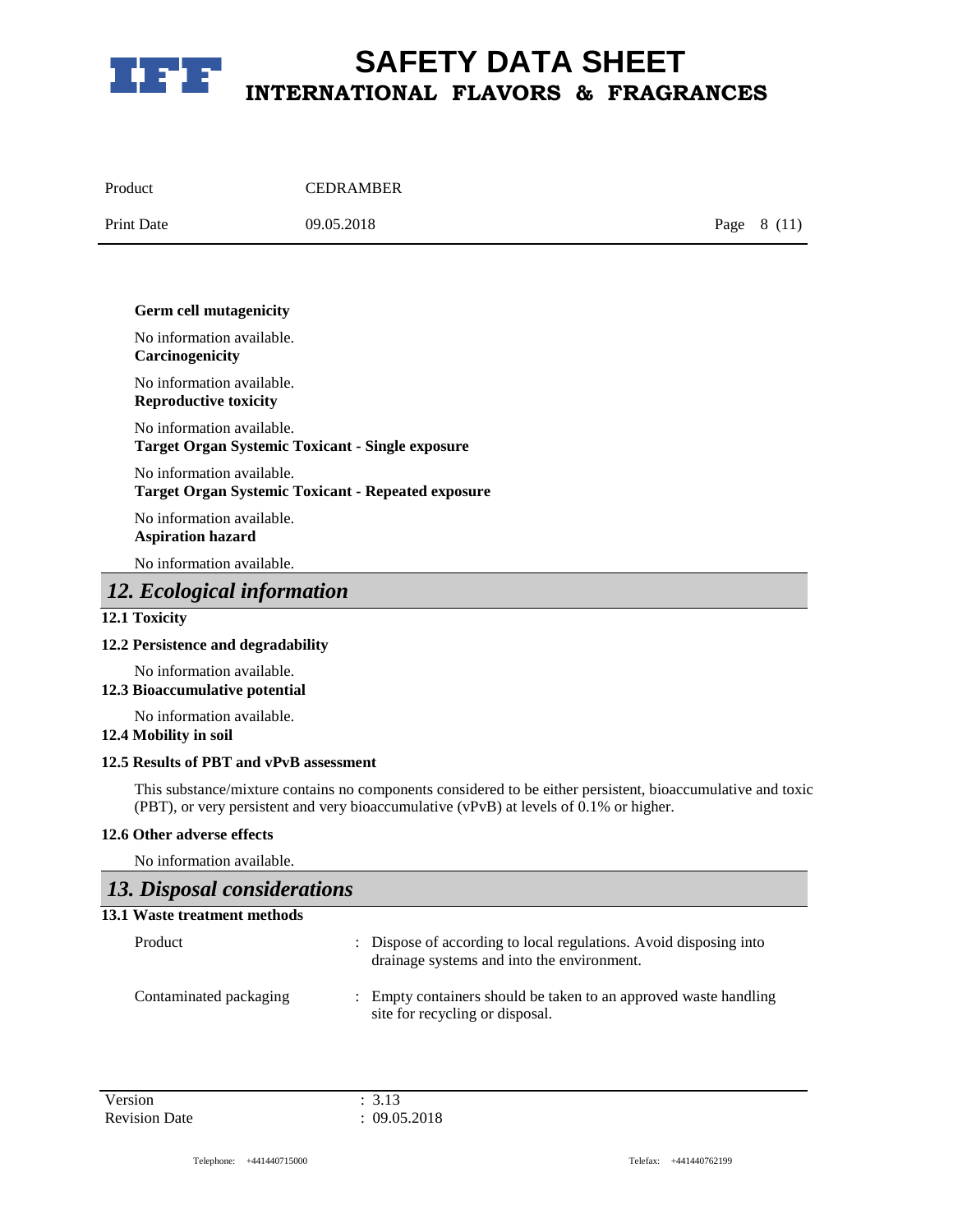

| Product           | <b>CEDRAMBER</b> |              |  |
|-------------------|------------------|--------------|--|
| <b>Print Date</b> | 09.05.2018       | Page $9(11)$ |  |

| 14. Transport information                                                                           |  |                                  |
|-----------------------------------------------------------------------------------------------------|--|----------------------------------|
| <b>ADR</b><br>Not dangerous goods                                                                   |  |                                  |
| Environmentally hazardous<br><b>IATA</b>                                                            |  | no                               |
| Not dangerous goods                                                                                 |  |                                  |
| <b>IMDG</b><br>Not dangerous goods                                                                  |  |                                  |
| <b>Special precautions for</b><br>user                                                              |  | No special precautions required. |
| 15. Regulatory information                                                                          |  |                                  |
| 15.1 Safety, health and environmental regulations/legislation specific for the substance or mixture |  |                                  |

| Additional Info           | In accordance with EC directives or respective national laws, the<br>product does not need to be classified nor labelled. |
|---------------------------|---------------------------------------------------------------------------------------------------------------------------|
| Water contaminating class | WGK 2 water endangering                                                                                                   |
| (Germany)                 | Classification according to appendix 3                                                                                    |

### **15.2 Chemical safety assessment**

A Chemical Safety Assessment is not required for this substance.

## *16. Other information*

### **Full text of H-Statements referred to under sections 2 and 3.**

In December 2003, the National Institute for Occupational Safety and Health ("NIOSH") published an Alert on preventing lung disease in workers who use or make flavorings [NIOSH Publication Number 2004-110]. In August 2004, the United States Flavor and Extract Manufacturers Association (FEMA) issued a report entitled "Respiratory Safety in the Flavor Manufacturing Workplace".

Both of these reports provide recommendations for reducing employee exposure and for medical surveillance in the workplace. The recommendations in these reports are generally applicable to the use of any chemical in the workplace and you are strongly urged to review both of these reports.

The report published by FEMA also contains a list of "high priority" chemicals. If any of these chemicals are present in this product at a concentration  $> = 1.0\%$  due to an intentional addition by IFF, the chemical(s) will be identified in this safety data sheet.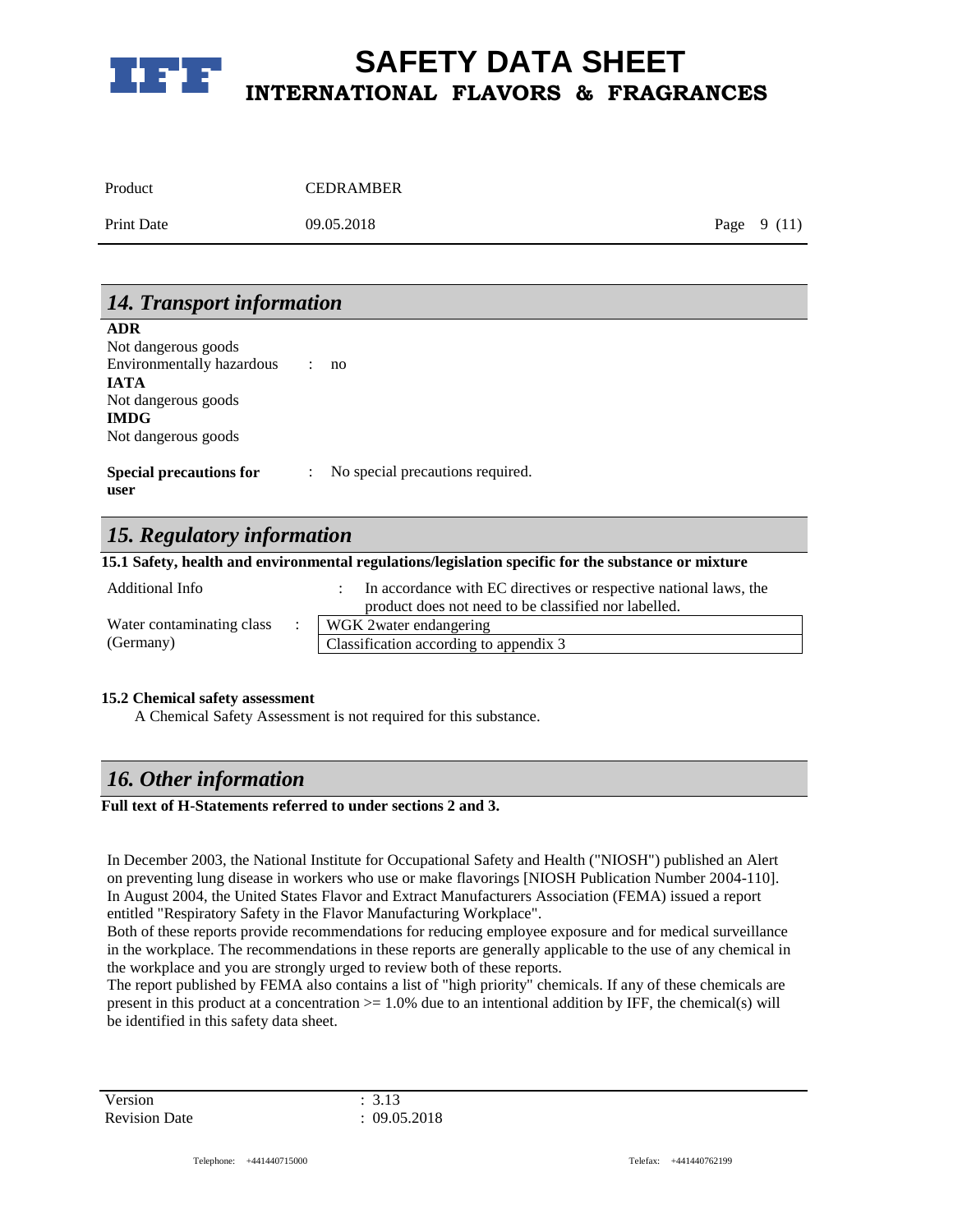

| Product           | <b>CEDRAMBER</b> |               |
|-------------------|------------------|---------------|
| <b>Print Date</b> | 09.05.2018       | Page $10(11)$ |

According to Regulation (EC) No. 1907/2006 the information in this safety data sheet is based on the properties of the material known to IFF at the time the data sheet was issued. The safety data sheet is intended to provide information for a health and safety assessment of the material and the circumstances, under which it is packaged, stored or applied in the workplace. For such a safety assessment International Flavors & Fragrances holds no responsibility. This document is not intended for quality assurance purposes.

### **Emergency telephone number**

| Austria        | +43 1 406 43 43                                                          |
|----------------|--------------------------------------------------------------------------|
| Belgium        | $+32$ 70 245 245                                                         |
| Bulgaria       | +359 2 9154 409 (N. I. Pirogov). poison_centre@mail.orbitel.bg           |
| Croatia        | $(+3851)$ 2348342                                                        |
| Czech Republic | +420 224 919 293 / +420 224 915 402                                      |
| Denmark        | +45 82 12 12 12                                                          |
| Estonia        | 16662 (National), International (+372) 626 93 90                         |
| Finland        | $+3589471977$                                                            |
| France         | $+33(0)145425959$                                                        |
| Germany        | $+31$ 13 4642 211                                                        |
| Greece         | $\overline{+31}$ 13 4642 211                                             |
| Hungary        | $(+36-80)$ 201-199                                                       |
| Iceland        | +354 543 2222                                                            |
| Ireland        | +353 1 8092566 / +353 1 8379964                                          |
| Italy          | +39 06 68593726                                                          |
| Latvia         | +371 67042473                                                            |
| Lithuania      | +370 5 236 20 52 or +370 687 53378                                       |
| Luxembourg     | +352 8002 5500                                                           |
| Malta          | $+35621224071$                                                           |
| Netherlands    | +31 30 2748888 (Only for the purpose of informing medical personnel in   |
|                | cases of acute intoxications).                                           |
| Norway         | +47 22 59 13 00                                                          |
| Poland         | +31 13 4642 211                                                          |
| Portugal       | 808 250 143                                                              |
| Poland         | +31 13 4642 211                                                          |
| Portugal       | 808 250 143                                                              |
| Romania        | +31 13 4642 211                                                          |
| Slovakia       | +31 13 4642 211                                                          |
| Slovenia       | $+31$ 13 4642 211                                                        |
| Spain          | +34 91 562 04 20 (only for the purpose of informing medical personnel in |

Version : 3.13 Revision Date : 09.05.2018